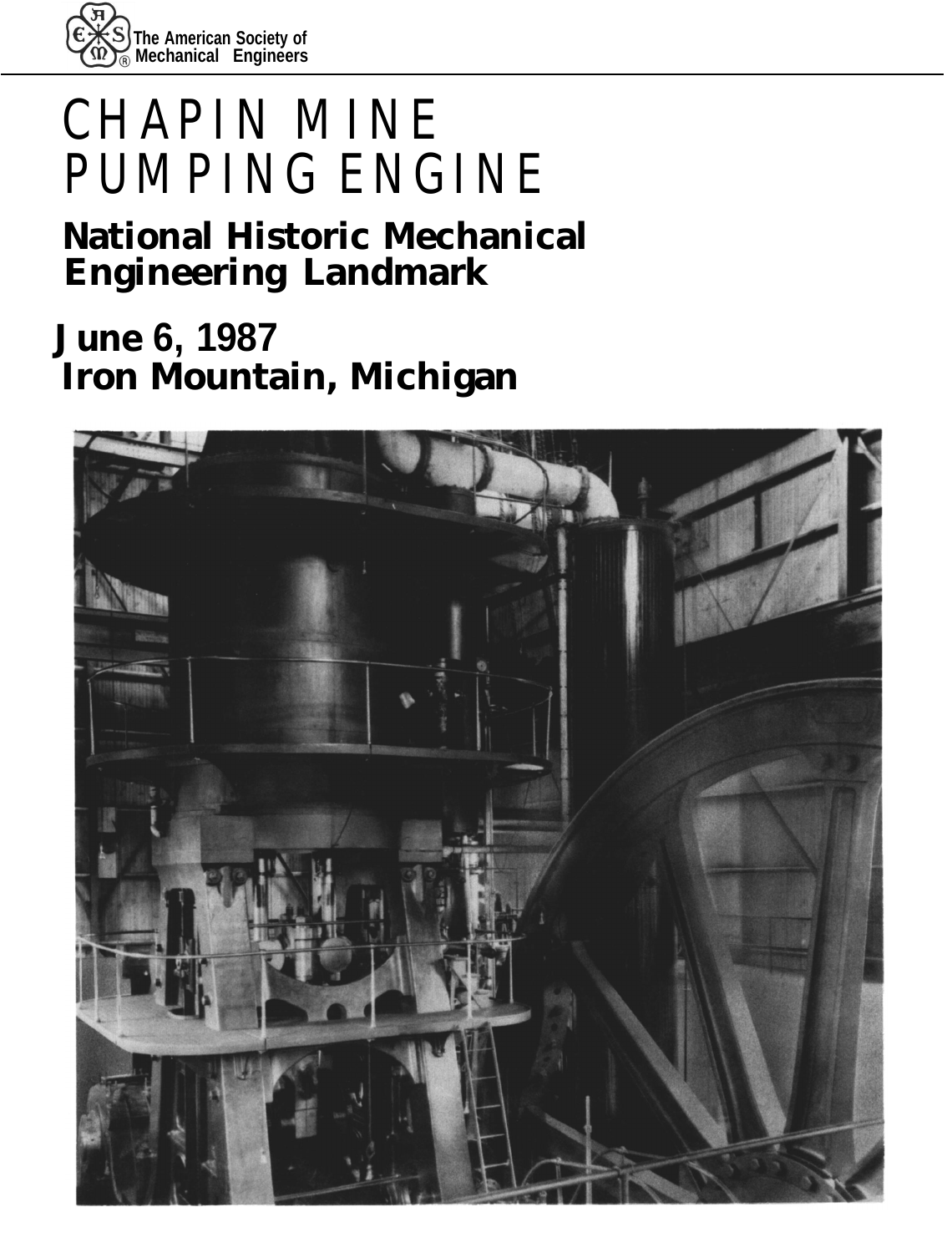# **THE CHAPIN MINE PUMPING ENGINE**

**In that part of Iron County located in the Upper Peninsula of Michigan, where some of the wildest mining and logging camp tales have been spun, there is one true story that tops most of them. It is the story of the Chapin iron mine, which by being the wettest mine in the country, seemed to defy any effort to remove her treasure of ore. Yet, just before the turn of the twentieth century, this mine came to be known the world over as the largest underground iron mine in existence. The sloping ore body was a half-mile long and, at the Hamilton shaft, almost 1,500 feet deep. In 1889 it was known as one of the three great iron mines in the Lake Superior geological district, which includes Minnesota, Wisconsin, and Michigan mines.**

**An important part of the Chapin story is the mighty Chapin Mine Pumping Engine. It tamed her waters, making it possible to bring out high-quality ore for shipment to blast furnaces in the East, and the mine has been classed with the Norrie and the Minnesota ever since.**

**Located almost entirely under a cedar swamp, Chapin was a hazard to miners and investors alike. However, once it was drained, it was a workable mine and there were jobs to be had. Around the turn of the twentieth century Europeans by the thousands, suffering from poverty and fleeing the wars that plagued the Continent, came to the Menominee Iron Range seeking work. They stayed to establish a flourishing community.**



**This view of the Chapin Mine "D" shaft complex taken in the late 1880s shows the original building housing the Chapin Mine Pumping Engine. Measuring 36 by 42 feet and constructed of native red sandstone, the building towered over the landscape. The hoisting plant, winding half-inch-thick by four-inch-wide flat cables, was located in a sandstone building northeast of the shafthouse, at left in picture. The sandstone boiler house was an eastern extension of the engine house and contained a battery of Reynolds patented boilers.**



**On May 19, 1892,** *The Iron Range* **(a newspaper published in Iron Mountain) featured on its front page a line diagram of the Chapin Mine Pumping Engine, which was then being erected at "D" shah under the supervision of Charles Tyler, erecting engineer for the Edward P. Allis Company of Milwaukee.**

**Down through the years since 1935, when the engine house over the pumping engine was removed, travelers passing along US-2 through Iron Mountain frequently have stoppe to inquire about the gigantic mining artifact standing on the hill to the west, beside the abandoned Ludington "c" shaft of the Chapin. Long before it was placed on the National Register of Historic Places in 1981, many visitors already were making "a trip to see the pump" an annual event.**

**The pump stands some 54 feet high and has an overall length of 75 feet, the estimated weight being 725 tons. A 20-foot-deep pit accommodates the flywheel of 40-foot diameter that turned at speeds up to 10 rpm. When pumping from 1,500 feet the engine developed perhaps 1,250 horsepower.**

**From the day Chapin was discovered in 1879 and even before the behemoth of pumping engines was put into operation, the story of the Chapin Mine was filled with unusual engineering problems and heroic solutions.**

### **Ore on the Range**

**It wasn't until almost 30 years after the feverish search for iron ore had started along the Lake Superior shoreline to the north that the Menominee Iron Range was seriously explored, even though evidence of ore there had been reported in the U.S. geological survey of 1848. In 1866 the brothers Thomas and Bartley Breen, timber cruisers from Menominee, Michigan, discovered an outcropping near Waucedah at the eastern end of the range and are credited with being the first on the range. The**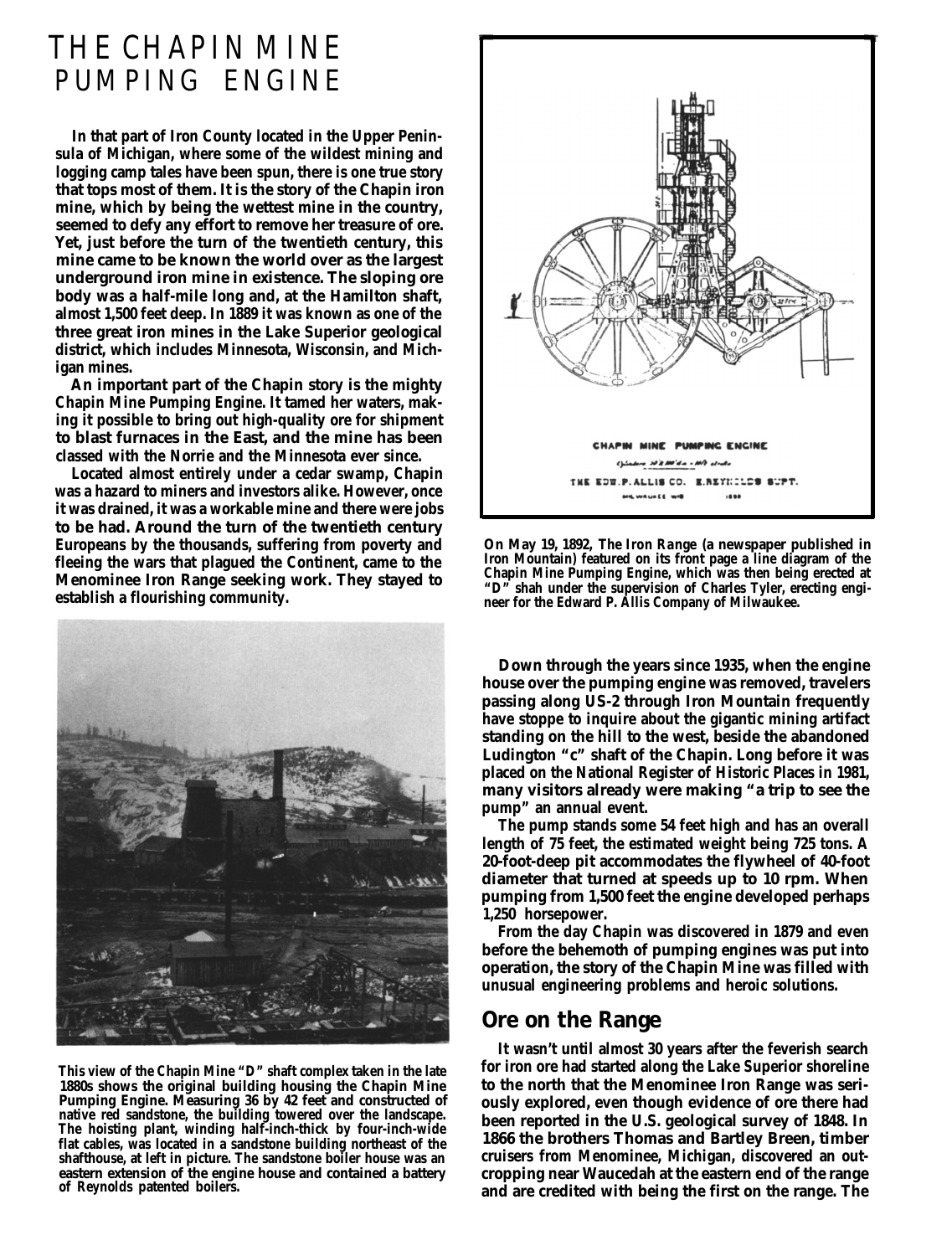**remoteness of the central part of northern Michigan accounts for the delay in mining her ores. It required a dire need to find high grade ore in this country for investors to be willing to risk the high cost of exploration and development with so little promise of ready profit.**

**The dramatic story of Chapin began on a day in 1871 when James J. Hagerman, general manager of the Milwaukee Iron Company, read a pamphlet from the Chicago and Northwestern Railway detailing reports of the possibility of ore deposits of excellent quality in northern Menominee County in Michigan's Upper Peninsula. Hagerman, en route to Detroit from a business meeting in the East, was facing a business dilemma. His company manufactured iron rails for sale to the railroads. For materials they used worn-out rails and other wrought-scrap iron. England was producing a new type of rail made of Bessemer steel, up to fifteen times as durable as iron. Railroad companies, rapidly expanding their lines westward across America, needed these harder rails, but they had to be imported since there were very few steel mills in this country.**



**Dated October 19, 1912, this view of the Ludington "C" shaft, looking east, shows the shaft housing, which rose 114 feet above the collar The chutes to the left allowed ore cars to be loaded directly as the ore came up in the tram cars on the hoist. The cage in which the men descended can be seen at lower left of the shaft housing. The Chapin Mine Pumping Engine pumphouse was sheathed with corrugated metal and rested on a red-sandstone foundation. The steam pipe that carried steam from the boiler house to the gigantic engine can be seen.**

**Hagerman knew that the days of iron rails were numbered and that the soft, phosphorous-free iron ore needed for successful Bessemer steel production was scarce. Inspired by the information in the pamphlet, he enlisted three iron companies to engage in extensive explorations for high-grade ore in the area described.**

**Explorations in Section "30," where Iron Mountain is located, were placed in the hands of Dr. Nelson P. Hulst, a young graduate of Yale's Sheffield Scientific School and a**

**geologist, metallurgist, and chemist. He came to be regarded as the greatest authority on iron ore in his day and was known as the father of the Menominee Iron Range.**

**Fortunes rose and fell as exploration and mining were pursued along the range and the story of the Chapin kept pace, with the operation changing hands a number of times in one of the most dramatic stories in mining history Hagerman survived the financial panic of 1873 and the demise of the Milwaukee Iron Company He became an organizer of the famed Menominee Iron Company**

**Other companies were also operating on the range, but it was through Hagerman's and Hulst's perseverence that the rich Chapin strike was made. Prior to 1871 ore was mined at Waucedah, Vulcan, Norway; Quinnesec and Metropolitan, and the railroad was pushed through the Menominee Range as far as Quinnesec. It took a long time before the Menominee Mining Company was able to secure a lease for exploration on land in Section "30" where Hulst was sure ore would be found. The ore-rich land was owned by Henry Austin Chapin of Niles, Michigan. The circumstances under which Chapin became owner of the land in question still remains largely a historical mystery, but the mine bears his name, and he profited handsomely from it.**

# **THE CHAPIN MINE**

**Although it was one of the greatest strikes in the Lake Superior region, getting the ore out was very expensive because of the mine's location under a swamp. In 1880, its first year of shipping, the Chapin produced 15,000 tons of ore and the next year did better. But shortly the owners determined that the most efficient way to get the ore out was to sink a deep shaft in the swamp. This meant going through 90 feet of quicksand, putting in enormous pumps and the best hoisting machinery available, and using compressed air for power.**

**The operators purchased the mighty Quinnesec Falls on the Menominee River, 2½ miles from the mine and hired the best engineers they could find. They soon found out their plan would cost some \$800,000 and to proceed with only a ten-year lease on the property would be foolish. It was years before the Chapins would extend their lease another ten years.**

**The method of sinking the "D" shaft involved freezing 90 feet of rock and loose, wet sand. Two of the largest refrigeration compressors ever made were constructed, to be driven by Quinnesec Falls. With these, Poetsch-Sooysmith Company of New York froze the ground to stabilize it, until a crew could sink the shaft and line it with a water-tight, cast-iron circular shell. This sectional complicated process had never been employed in America. The procedure took two years to complete and then the celebrated Chapin mine was on its way**

**Ore production at the Chapin continued high for the next ten years with conventional pumps able to take care of water. But at deeper levels, the problem was unsolvable. For the extensive dewatering needed, the Chapin Mining Company contracted with the Edward P. Allis Company of Milwaukee to build a gigantic pumping engine capable of taking all the water from the 1,500-footdeep mine for years to come.**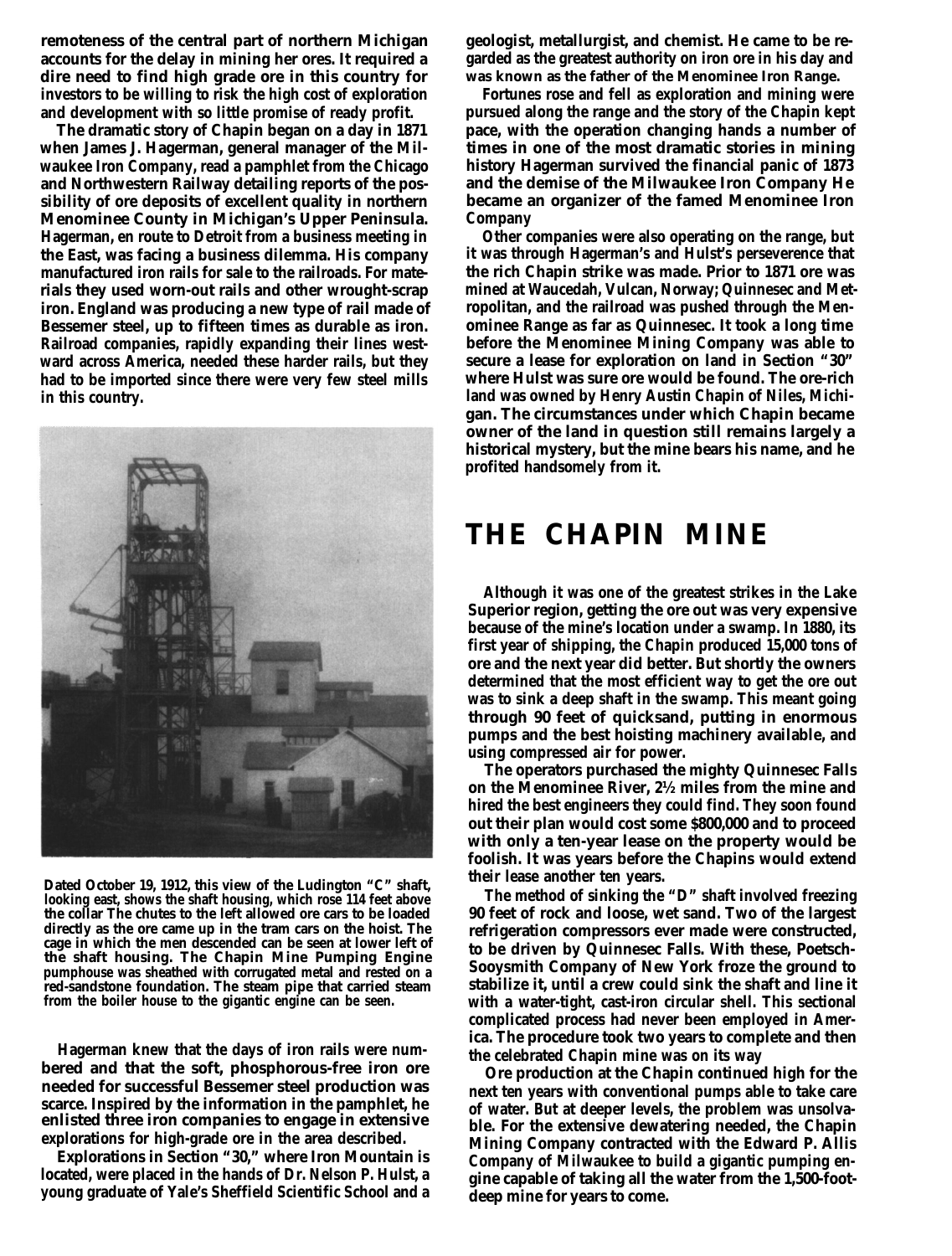## **Reynolds' Mine Pumping Engine**



**Edwin Reynolds, the Allis Company's chief engineer, was known throughout the world wherever machinery was used. His Chapin Mine Pumping Engine became world famous as one of the mechanical wonders of the age. It was also a major investment. George Eisele, superintendent of the Oliver Mining Company which operated the Chapin at a later date, placed the cost of the Edwin Reynolds above-ground plant at**

**\$82,500. The portion of the shaft cost much more, he said, bringing the total installation to an estimated \$250,000.**

**A report published in May 1892, less than a year before the giant pumping engine went into production, gave the following statistics:**

**"The Chapin Mine Pumping Engine is a steeple compound condensing engine capable of lifting 200 tons of water per minute, 1500 feet, 100 feet flow, equivalent to 4,000,000 gallons in 24 hours. The Chapin Mining Company would be prepared to handle any contingency likely to arise as the mine is deepened to 1500 feet from the surface.**

**"The length from end of the bob to the back of the flywheel is 75 feet and the height above the engine room floor is 54 feet. The high pressure cylinder is 50 inches in diameter and the low pressure cylinder 100 inches and 10 feet stroke. The pumps, located about 200 feet apart in the shaft, are 28 inches in diameter, with 120 stroke. The bob weighs about 120 tons and the fly wheel about 160 tons. The fly wheel is 40 feet in diameter. The rim of the wheel is 24 inches thick and 24 inches wide. The shaft on which the fly wheel revolves is 24 inches in diameter. The bob is made in seven pieces and firmly held together by 21 wrought iron links shrunk on to the lugs. It is further strengthened by eight wrought iron tension rods, 8 x 16 inches, shrunk on to the sides and held in place by pins.**

**"The engine is fitted with a surface condenser with 1049 one inch tubes, and a Reynolds patent air pump. Mine water was used in the condenser for cooling purposes. The boilers were charged with water, As the water evaporated and the steam performed the job of driving the pumping engine, the steam exhausted into the condenser and there cooled to a liquid state and then was pumped back into the boilers by a pump attached to the air pump. This was considered the most economical method**



**This postcard view of the Chapin Mine Pumping Engine with the steel shaft housing still standing was taken in 1935 at about the time the famed steam pumping engine was acquired by Dickinson County. During World War II the steel frame was dismantled for scrap as part of the war effort, but the pumping engine itself was considered more valuable as a historical relic and the amount of iron in it not sufficient to justify its destruction.**

**for use of water and the making of steam. To provide for any problem arising from possible leakage or waste of any kind, a small pipe was connected with the City Water Works.**

**"The engine was placed on the surface close to the boilers so that there was comparatively little loss of steam by condensation, nor could the engine be damaged or stopped by a sudden flow of water into the mine. In an emergency of any kind, the mine could be completely shut down and allowed to fill with water without damage to the pumping equipment. The engine's boilers required 11,000 tons of coal annually to operate.. ."**

**Proof of the manufacturer's statement that the pumping equipment could not be damaged should the mine be completely shut down and allowed to fill with water is evident in the condition of the Chapin Mine Pumping Engine today, for that is exactly what happened. The pumps were stopped in the early 1930s and the mines allowed to fill with water; yet the pumping engine is safely above ground today**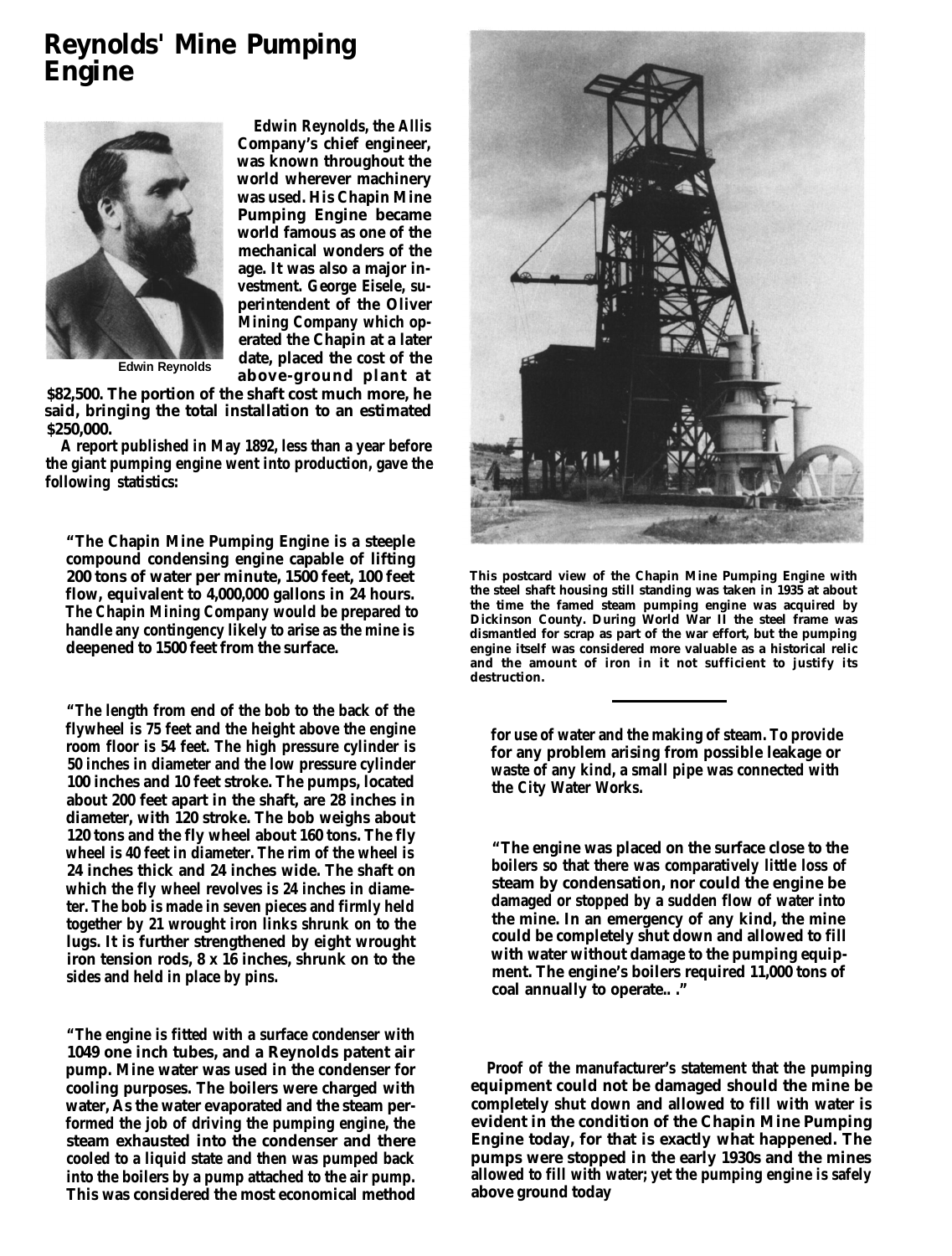**The engine house for the gigantic pumping plant was several years under construction. A 23-foot thick foundation of stone and concrete was laid. The extreme thickness of the foundation was necessary to accommodate the slot for the flywheel, which extended 20 feet below the bed of the engine. The massive engine house measured 36 by 42 feet and towered over 60 feet in height. Built of native sandstone quarried not much more than a mile away on Iron Mountain's northside, the building had the appearance of a three-story office building and dominated the local business section.**

**The Chapin Mine Pumping Engine worked well at "D" shaft until underground conditions caused it to shift and the equipment was forced out of alignment. By mid-1898 ominous cracks had appeared in the engine house as the ground in the surrounding area had subsided. In the spring of 1899 the engine was dismantled, with the parts carefully "larded" and placed in a storage building at a site called "The Sandbanks," which was halfway between "D" shaft and the pumping engine's present location at Ludington "C" shaft.**

**In 1891 the Ludington Mine, owned by the Lumbermen's Mining Company, and the Hamilton, owned by the Hamilton Ore Company, were drowned out by a large flow of water from the Hamilton No. 2 shaft. Joint efforts to dewater the mines were finally abandoned. In 1894 the Chapin Mining Company acquired the properties. By bailing and other methods they dewatered the mines and underground connections were made with the Chapin. This was before the U.S. Steel Corporation acquired the property in 1901. Its subsidiary, the Oliver Mining Company, was the longest operator of the mines, continuing until suspension of operations was announced in 1932.**

**O. C. Davidson was superintendent and George J. Eisele was assistant superintendent when the Chapin Mine Pumping Engine was erected at "C" shaft. At its new location, the pumping engine was housed in a conventional corrugated-metal building and rested on a redsandstone foundation. The foundation remains today The engine served well at "C" shaft, pumping from a depth of 1,513 feet. At its first location, "D" shaft, it had pumped from a depth of approximately 600 feet.**

**Experts and writers from every branch of engineering came to the Menominee Iron Range to examine the pumping engine and a concerted effort was made to compile statistics on it. It was learned that the manufacturer's records were no longer available. However, the July 1915 issue of** *Power* **magazine noted that: "During a 12-month period this pump operated 99.5 percent of the entire time at a rate of 6.63 rpm, pumping 1,922 gallons per minute against a head of 1,513 feet. The average delivered horsepower was 736, and the average indicated horsepower 831, making the mechanical efficiency 88.5 percent. The duty performed was 86,200,000 feet-pound of work per 1,000 pounds of steam, including all auxiliaries."**

**Between 1912 and 1914 the Oliver Mining Company rebuilt the Hamilton shaft, installing electric centrifugal pumps at the twelfth and then the sixteenth level. The era of the Chapin Mine Pumping Engine and the age of steam was over at the Chapin Mine.**

# **Edwin Reynolds. Chief Designer, Chapin Mine Pumping Engine**

**Edwin Reynolds, the Chapin Mine Pumping Engine's chief designer, trained as an apprentice mechanic in a small machine shop in his native Mansfield, Connecticut, where he was born in 1831. In later years he credited his success to having learned the rudiments of mechanics at a time when accuracy depended on the skill of the mechanic, not on the refinement of the tools.**

**After working in machine shops in Connecticut, Massachusetts and Ohio, he became shop superintendent for Steadman and Co. of Aurora, Indiana, building engines, sawmills, and drainage pumps for Mississippi plantations. Back east during the Civil War he reportedly worked on the machinery for the famed iron-clad warship, the** *Monitor.* **After the war he joined the Corliss Steam Engine Company in Providence, R.I., as general superintendent.**

**In 1876, at the nations Centennial Exhibition in Philadelphia, the Corliss Company's "Centennial Engine" was the mechanical marvel that drove all the exhibits in the exhibition building. Enormous for its day, the 1,400 horsepower condensing steam engine had a pair of 40 inch cylinders, a lo-foot stroke and a flywheel 30 feet in diameter Impressed, Milwaukee's Edward I? Allis hired Reynolds, promising him freedom and financial support to apply his mechanical genius for the benefit of the Allis Company Reynolds became superintendent of the Reliance Works. Since the patent on the Corliss engine had expired in 1870, he was now free to make adaptations.**

**By 1878 the Allis Company was advertising Reynolds improved Corliss engine. In 1880 Reynolds designed large blowing engines to produce large volumes of air for blast furnaces in steel mills. He also designed his first pumping engine. Within another few years his engineering genius produced new types of pumping engines remarkably simple in design yet able to permit a reasonably uniform flow of water.**

**In 1884, his nephew, Irving H. Reynolds, joined the Allis Company Experienced with marine engines and working with pumps Reliance had produced since 1874, I. H. Reynolds developed his own engine, calling it the "triple expansion engine."**

**In 1889 the Allis Company was in the process of contructing a mammoth pumping engine designed by the Reynolds team to dewater the Chapin Iron Ore Mine. This would prove to be the largest steam-driven pumping engine ever built in the United States and would bring engineers and mine developers from all over the world to Iron Mountain to see it in operation.**

**In 1893, shortly after the Chapin Mine Pumping Engine went into operation, the Worlds Columbian Exposition opened in Chicago and President Grover Cleveland pressed the button to start the Reynolds-Corliss horizontal quadruple-expansion engine. Supplying current for thousands of 16-candlepower incandescent lamps throughout the fairgrounds, the engine that produced the power became a memorable attraction and brought added engineering fame to Edwin Reynolds. Soon the Reynolds-Corliss engines were powering electric railways the world over, including London's underground**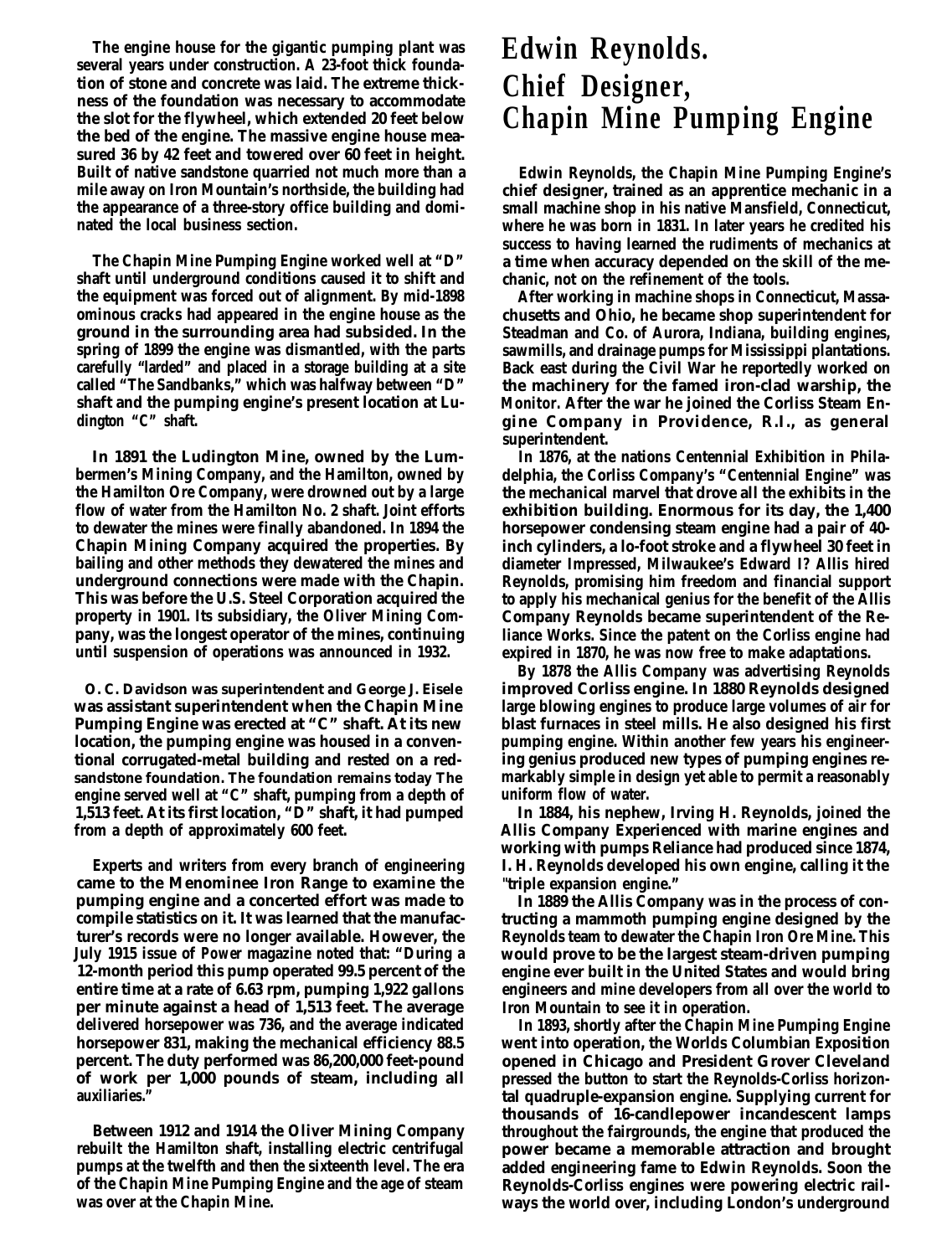**railway.**

**In 1903 Edwin Reynolds became a consulting engineer. He died in 1909 at his home in Milwaukee at the age of 78.**

### **Recent History**

**In 1934 the Oliver Mining Company offered Dickinson County the pumping engine "as a relic," for sightseers to visit. The Keweenaw Land Association leased the land around the pumping engine to the county for one dollar with the provision it be fenced and tax free. The next year, county highway workers razed the building housing the pumping engine. The pump was painted with aluminum paint to make it more attractive for tourists.**

**It remained that way until 1978 when Dickinson County sold the pumping engine to the Menominee** **Range Historical Foundation for the sum of one dollar with the understanding that the foundation would assume all responsibility for developing a permanent historical mining site. Plans were made to restore and preserve the artifact and work was begun. It was housed in a metal building and became the focal point of a mining museum established by the Foundation through the cooperation of individuals, businesses, and industries interested in preserving the mining history of Michigan's Upper Peninsula and the Menominee Iron Range. The mining museum is open to the public from May through October. Continuing attention toward preservation is given to the historical relic each year.**

**Local tradition has applied the name Cornish Pump to the installation. This is incorrect, for the true Cornish Pump featured a single vertical cylinder whose piston was connected to a vertical pump rod either directly or through an oscillating beam: there was no rotative motion (connecting rod, crank, or flywheel) at all.**

#### **ACKNOWLEDGEMENTS**

The Milwaukee Section of the American Society of Mechanical Engineers is most grateful to the Menominee Range Historical Foundation Museum for its assistance with the ceremony arrangements and to Beatrice Blomquist, Historian, for writing and design ing this commemorative brochure.

The Chapin Mine Pumping Engine is the 86th National Historic Mechanical Engineering Landmark designated since the ASME historic recognition program began in 1973. In addition there are 23 International and 9 Regional Landmarks, 1 International and 2 National Mechanical Engineering Heritage sites, and 1 International Mechanical Engineering Heritage Collection. 'Each represents a progressive step in the evolution of mechanical engineering. Each is judged by its influence on society, whether it is of significance in its immediate locale, in the United States, or throughout the world. For a complete list write to ASME Public Information Department, 345 East 47th St., N.Y., NY 10017.

#### **The American Society of Mechanical Engineers**

Nancy Deloye Fitzroy, President W. E. Merryman, Vice President, Region VI T. H. Fehring, History & Heritage Chairman, Region VI Paul E. Allmendinger, Executive Director

#### **The ASME Milwaukee Section**

- R. Fessenbecker, Chairman
- E. Lubinski

P. Clippert

T. A. Hanson, History & Heritage

#### **The ASME National History and Heritage Committee** Prof Euan F. C. Sommerscales, Chairman Dr. R Carson Dalzell

Robert M. Vogel, Secretary (Smithsonian Institution) Dr. Richard S. Hartenberg Dr. J. Paul Hartman Dr. Robert B. Gaither Joseph P. Van Overveen

#### **Menominee Range Historical Foundation Board of Directors** Albert Hoyle, President

Robert Hoyle, Vice President Donnell Mitchell, Treasurer Kathleen Fayas, Secretary Mildred Cohodes, 'Trustee Margaret Johnson, Trustee Dion Dishnow, 'Trustee James Connors, 'Trustee

#### **Landmark Ceremony Planning Committee**

Friends of the Menominee Range Historical Foundation Museum members Suellen Calderwood, chairman; Marion Feldhausen, Marjorie Holman, Jeanne Lange; Mildred Cohodes, and Kathleen Fayas.

## **About the Menominee Range Historical Foundation Museum**

**George J. Eisele was superintendent of Oliver Mining Company operations on the Menominee and Marquette Ranges when operations at Chapin were permanently terminated in 1932. In 1934 Oliver Mining Company offered the Chapin Mine Pumping Engine to Dickinson County as a historical relic. Standing exposed to the elements and frequently being vandalized, the artifact was painted and rejuvenated by local civic organizations Interested in history It was evident that the mammoth engine needed to be housed and major renovation procedures undertaken. In 1979, when the Board of Directors of the Menominee Range Historical Foundation agreed to assume responsibility for restoring and preserving the historical landmark, Dickinson County turned ownership of the pumping engine over to the historical foundation. Since then a mining museum has been established and is being developed on the site, with the Chapin Mine Pumping Engine as the focal exhibit. The museum is open to the public from spring to fall and at other times by appointment.**

#### **Resource Material**

**The resource material for preparation of the brochure includes an 1895 and other annual reports, Commissioner of Mineral Statistics, State of Michigan; reports of proceedings of various annual meetings of the Lake Superior Mining Institute; historical paper on Chapin Mine prepared in 1923 by George Eisele, Chapin Superintendent; articles by David N. Skillings in issues of Skilling's Mining** *Review; Power* **Magazine, July, 1915;** *Compressed Air* **Magazines; early newspapers published on the Range; booklet titled Iron** *Mountain's Cornisb Pumping Engine and the Mines it Dewatered,* **by William Cummings; early research paper and other research by Beatrice Blomquist, Menominee Range Historical Foundation Museum.**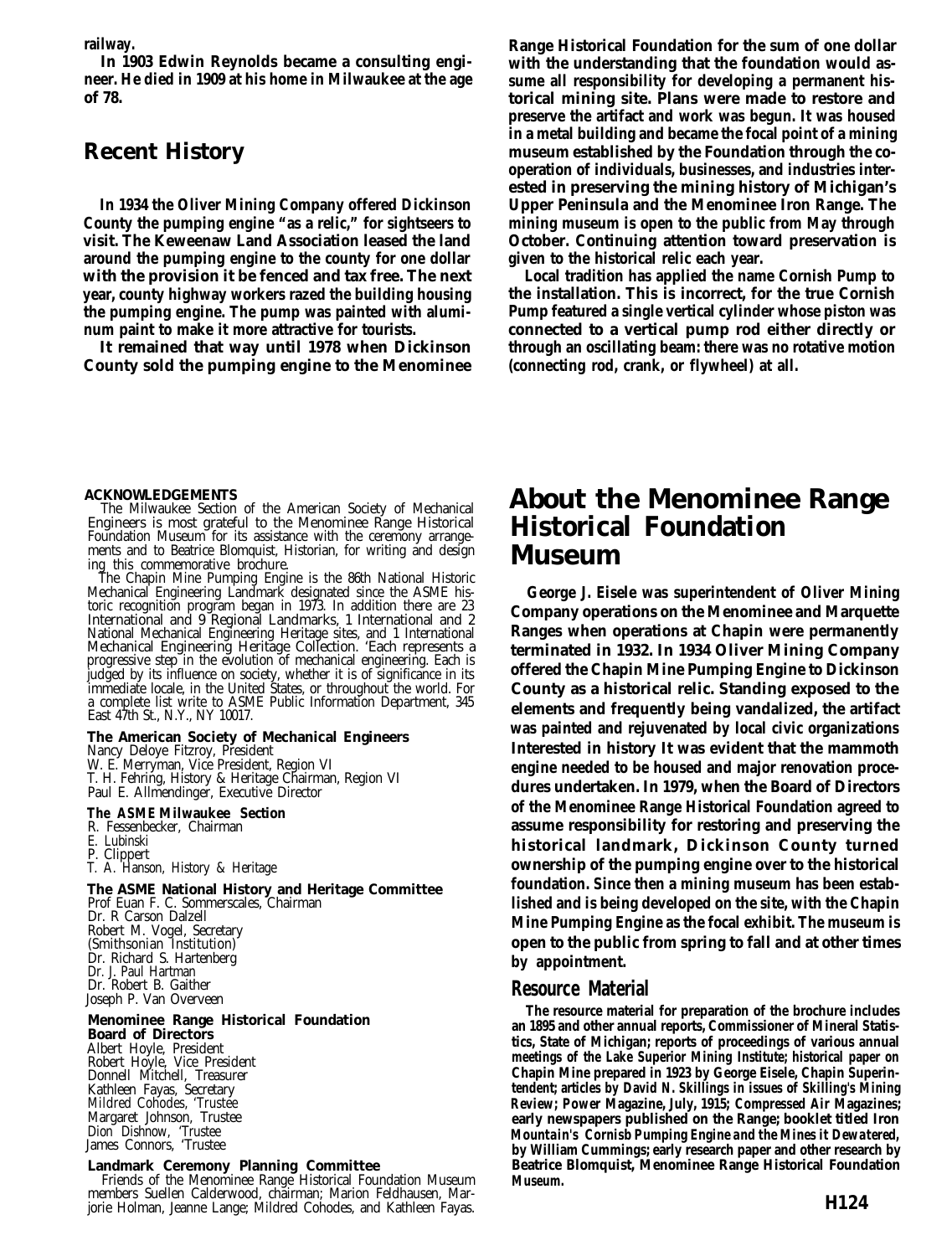**The engine house for the gigantic pumping plant was several years under construction. A 23-foot thick foundation of stone and concrete was laid. The extreme thickness of the foundation was necessary to accommodate the slot for the flywheel, which extended 20 feet below the bed of the engine. The massive engine house measured 36 by 42 feet and towered over 60 feet in height. Built of native sandstone quarried not much more than a mile away on Iron Mountain's northside, the building had the appearance of a three-story office building and dominated the local business section.**

**The Chapin Mine Pumping Engine worked well at "D" shaft until underground conditions caused it to shift and the equipment was forced out of alignment. By mid-1898 ominous cracks had appeared in the engine house as the ground in the surrounding area had subsided. In the spring of 1899 the engine was dismantled, with the parts carefully "larded" and placed in a storage building at a site called "The Sandbanks," which was halfway between "D" shaft and the pumping engine's present location at Ludington "c" shaft.**

**In 1891 the Ludington Mine, owned by the Lumbermen's Mining Company, and the Hamilton, owned by the Hamilton Ore Company, were drowned out by a large flow of water from the Hamilton No. 2 shaft. Joint efforts to dewater the mines were finally abandoned. In 1894 the Chapin Mining Company acquired the properties. By bailing and other methods they dewatered the mines and underground connections were made with the Chapin. This was before the U.S. Steel Corporation acquired the property in 1901. Its subsidiary, the Oliver Mining Company, was the longest operator of the mines, continuing until suspension of operations was announced in 1932.**

**0. C. Davidson was superintendent and George J. Eisele was assistant superintendent when the Chapin Mine Pumping Engine was erected at "C" shaft. At its new location, the pumping engine was housed in a conventional corrugated-metal building and rested on a redsandstone foundation. The foundation remains today The engine served well at "C" shaft, pumping from a depth of 1,513 feet. At its first location, "D" shaft, it had pumped from a depth of approximately 600 feet.**

**Experts and writers from every branch of engineering came to the Menominee Iron Range to examine the pumping engine and a concerted effort was made to compile statistics on it. It was learned that the manufacturer's records were no longer available. However, the July 1915 issue of** *Power* **magazine noted that: "During a 12-month period this pump operated 99.5 percent of the entire time at a rate of 6.63 rpm, pumping 1,922 gallons per minute against a head of 1,513 feet. The average delivered horsepower was 736, and the average indicated horsepower 831, making the mechanical efficiency 88.5 percent. The duty performed was 86,200,OOO feet-pound of work per 1,000 pounds of steam, including all auxiliaries."**

**Between 1912 and 1914 the Oliver Mining Company rebuilt the Hamilton shaft, installing electric centrifugal pumps at the twelfth and then the sixteenth level. The era of the Chapin Mine Pumping Engine and the age of steam was over at the Chapin Mine.**

# **Edwin Reynolds, Chief Des&per, . Chapin Mine Pumping Engine**

**Edwin Reynolds, the Chapin Mine Pumping Engine's chief designer, trained as an apprentice mechanic in a small machine shop in his native Mansfield, Connecticut, where he was born in 1831. In later years he credited his success to having learned the rudiments of mechanics at a time when accuracy depended on the skill of the mechanic, not on the refinement of the tools.**

**After working in machine shops in Connecticut, Massachusetts and Ohio, he became shop superintendent for Steadman and Co. of Aurora, Indiana, building engines, sawmills, and drainage pumps for Mississippi plantations. Back east during the Civil War he reportedly worked on the machinery for the famed iron-clad warship, the** *Monitor.* **After the war he joined the Corliss Steam Engine Company in Providence, R.I., as general superintendent.**

**In 1876, at the nations Centennial Exhibition in Philadelphia, the Corliss Company's "Centennial Engine" was the mechanical marvel that drove all the exhibits in the exhibition building. Enormous for its day, the 1,400 horsepower condensing steam engine had a pair of 40 inch cylinders, a lo-foot stroke and a flywheel 30 feet in diameter Impressed, Milwaukee's Edward I? Allis hired Reynolds, promising him freedom and financial support to apply his mechanical genius for the benefit of the Allis Company Reynolds became superintendent of the Reliance Works. Since the patent on the Corliss engine had expired in 1870, he was now free to make adaptations.**

**By 1878 the Allis Company was advertising Reynolds improved Corliss engine. In 1880 Reynolds designed large blowing engines to produce large volumes of air for** blast furnaces in steel mills. He also designed his first **pumping engine. Within another few years his engineering genius produced new types of pumping engines remarkably simple in design yet able to permit a reasonably uniform flow of water.**

**In 1884, his nephew, Irving H. Reynolds, joined the Allis Company Experienced with marine engines and working with pumps Reliance had produced since 1874, I. H. Reynolds developed his own engine, calling it the Yriple expansion engine."**

**In 1889 the Allis Company was in the process of contructing a mammoth pumping engine designed by the Reynolds team to dewater the Chapin Iron Ore Mine. This would prove to be the largest steam-driven pumping engine ever built in the United States and would bring engineers and mine developers from all over the world to Iron Mountain to see it in operation.**

**In 1893, shortly after the Chapin Mine Pumping Engine went into operation, the Worlds Columbian Exposition opened in Chicago and President Grover Cleveland pressed the button to start the Reynolds-Corliss horizontal quadruple-expansion engine. Supplying current for thousands of 16candlepower incandescent lamps throughout the fairgrounds, the engine that produced the power became a memorable attraction and brought added engineering fame to Edwin Reynolds. Soon the Reynolds-Corliss engines were powering electric railways the world over, including London's underground**